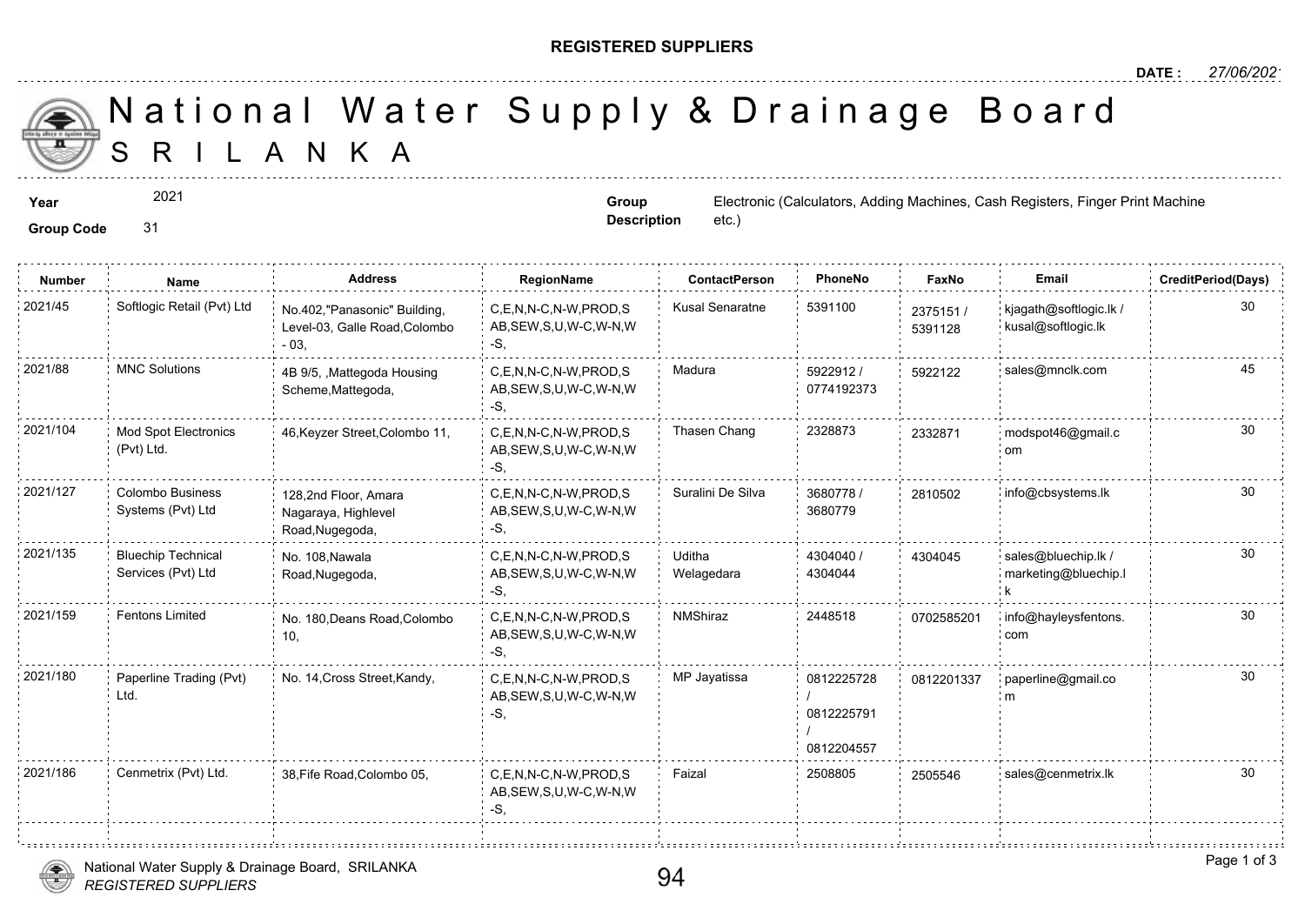

## S R I L A N K A National Water Supply & Drainage

÷.

2021

**Group Description**

**Year** Electronic (Calculators, Adding Machines, Cash Registers, Finances, Cash Registers, Electronic (Calculators, Adding Machines, **Cash Registers, Finances, Finances, Angles**, Finances, *Cash Registers*, *Finances*, *Ca* etc.)

**Group Code** 31

| <b>Number</b> | <b>Name</b>                              | <b>Address</b>                                     | RegionName                                                   | <b>ContactPerson</b>       | PhoneNo                               | Faxl             |
|---------------|------------------------------------------|----------------------------------------------------|--------------------------------------------------------------|----------------------------|---------------------------------------|------------------|
| 2021/225      | <b>VISVAMS</b>                           | 96, Lower Street, Badulla,                         | C,E,N,N-C,N-W,PROD,S<br>AB, SEW, S, U, W-C, W-N, W<br>-S.    | K.V.<br>YOGESWARAN         | 0552232445<br>0554928972              | 055222           |
| 2021/228      | Dinapala Super Centre                    | No. 883, Peradeniya<br>Road, Kandy,                | C.E.N.N-C.N-W.PROD.S<br>AB, SEW, S, U, W-C, W-N, W<br>$-S$ . | Privantha<br>Handapandunne | 0812221540<br>0812221545              | 081222           |
| 2021/246      | Data Management<br>Systems (Pvt) Ltd     | No. 03, Division 2, Skelton<br>Road, Colombo - 05, | C,E,N,N-C,N-W,PROD,S<br>AB, SEW, S, U, W-C, W-N, W<br>-S,    | Sampath De Silva           | 2685555                               | 269785           |
| 2021/260      | Imtiaz Packirdeen                        | No. 05, Lower Street, Baddula,                     | C.E.N.N-C.N-W.PROD.S<br>AB, SEW, S, U, W-C, W-N, W<br>-S,    | imtiaz                     | 0552222497<br>0552223698              | 055222           |
| 2021/316      | Debug Computers<br>Peripherals (Pvt) Ltd | No. 58,42nd Lane,<br>Wellawatte, Colombo - 06.,    | C,E,N,N-C,N-W,PROD,S<br>AB, SEW, S, U, W-C, W-N, W<br>-S.    | D. Sanjeewa<br>Wijesinghe  | 7520000 /<br>0773659713               | 236261<br>258959 |
| 2021/359      | Nichto Technology (Pvt)<br>Ltd.          | No. 27/A.4th<br>Lane, Siddamulla, Piliyandala,     | C,E,N,N-C,N-W,PROD,S<br>AB, SEW, S, U, W-C, W-N, W<br>-S.    | <b>BNS Silva</b>           | 2671477 /<br>0721145682<br>0717807040 |                  |
| 2021/371      | <b>Office Networks</b>                   | No.512/A, Priman<br>Mawatha, Anuradhapura,         | C.E.N.N-C.N-W.PROD.S<br>AB, SEW, S, U, W-C, W-N, W<br>-S.    | Shashika Lakmali           | 0252057588<br>0718463480              |                  |
| 2021/372      | Vanoj Office Automation                  | 561/40, Priman<br>Mawatha, Anuradhapura,           | C,E,N,N-C,N-W,PROD,S<br>AB, SEW, S, U, W-C, W-N, W<br>-S,    | VP Wijesinghe              | 0254580054                            | 025222           |
| 2021/441      | Anscom Limited                           | No. 12, Charles Drive, Colombo<br>03,              | C.E.N.N-C.N-W.PROD.S<br>AB, SEW, S, U, W-C, W-N, W<br>-S,    | Sampath De Silva           | 2375777/<br>0763731211                |                  |
|               |                                          |                                                    |                                                              |                            |                                       |                  |



. . . . . . . . . . . . . . . . .